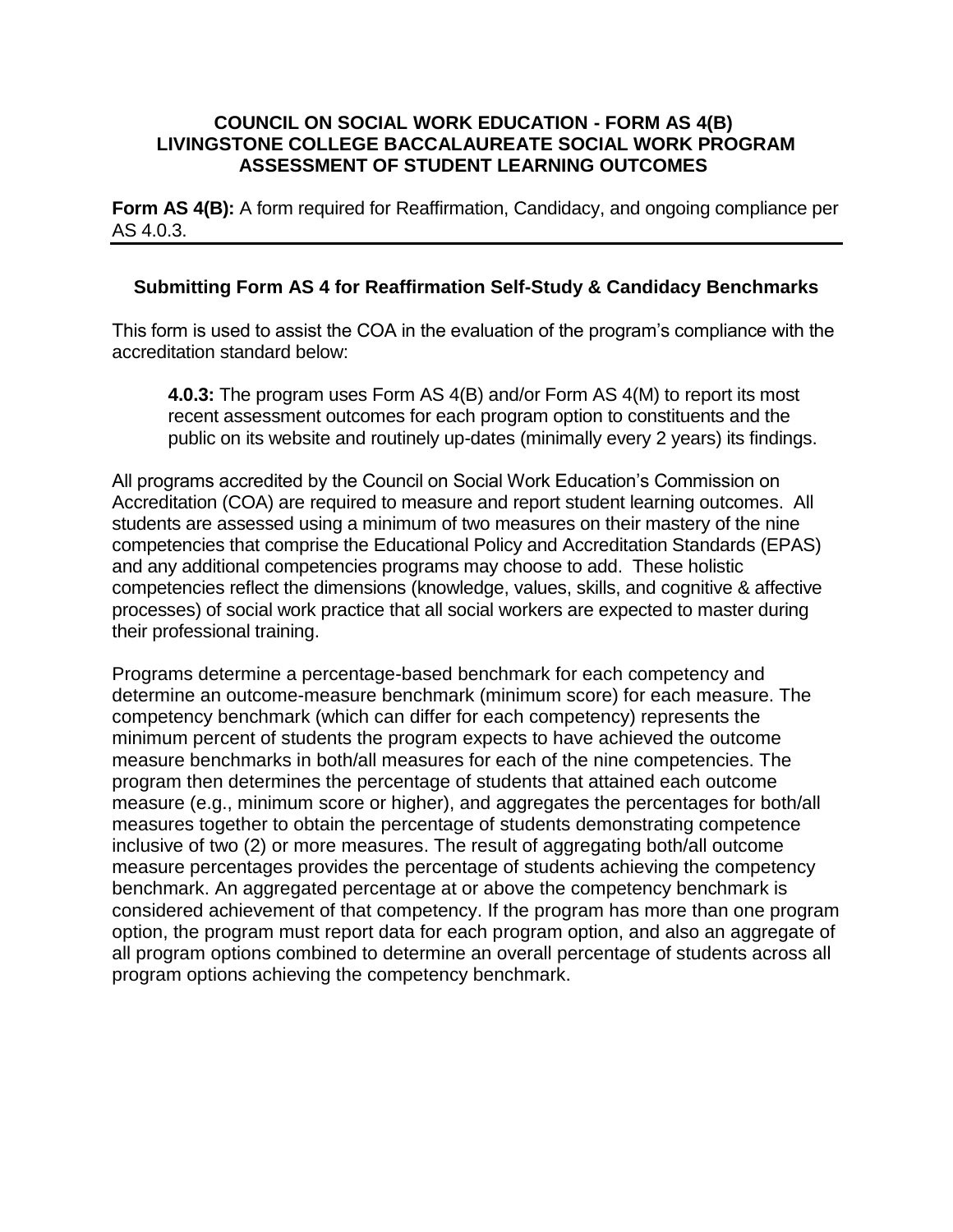## **Posting Form AS 4 for Ongoing Compliance with AS 4.0.3**

Per the requirement of CSWE COA's recognizing body, the Council on Higher Education Accreditation (CHEA), and accreditation standard 4.0.3, programs must post this form publicly on its website and routinely up-date (minimally every 2 years) its findings. Upon request, programs must provide CSWE with the web link to the published form on the program's website where it is accessible to the public. Data presented on the form must be collected within 2 years of today's date at all times.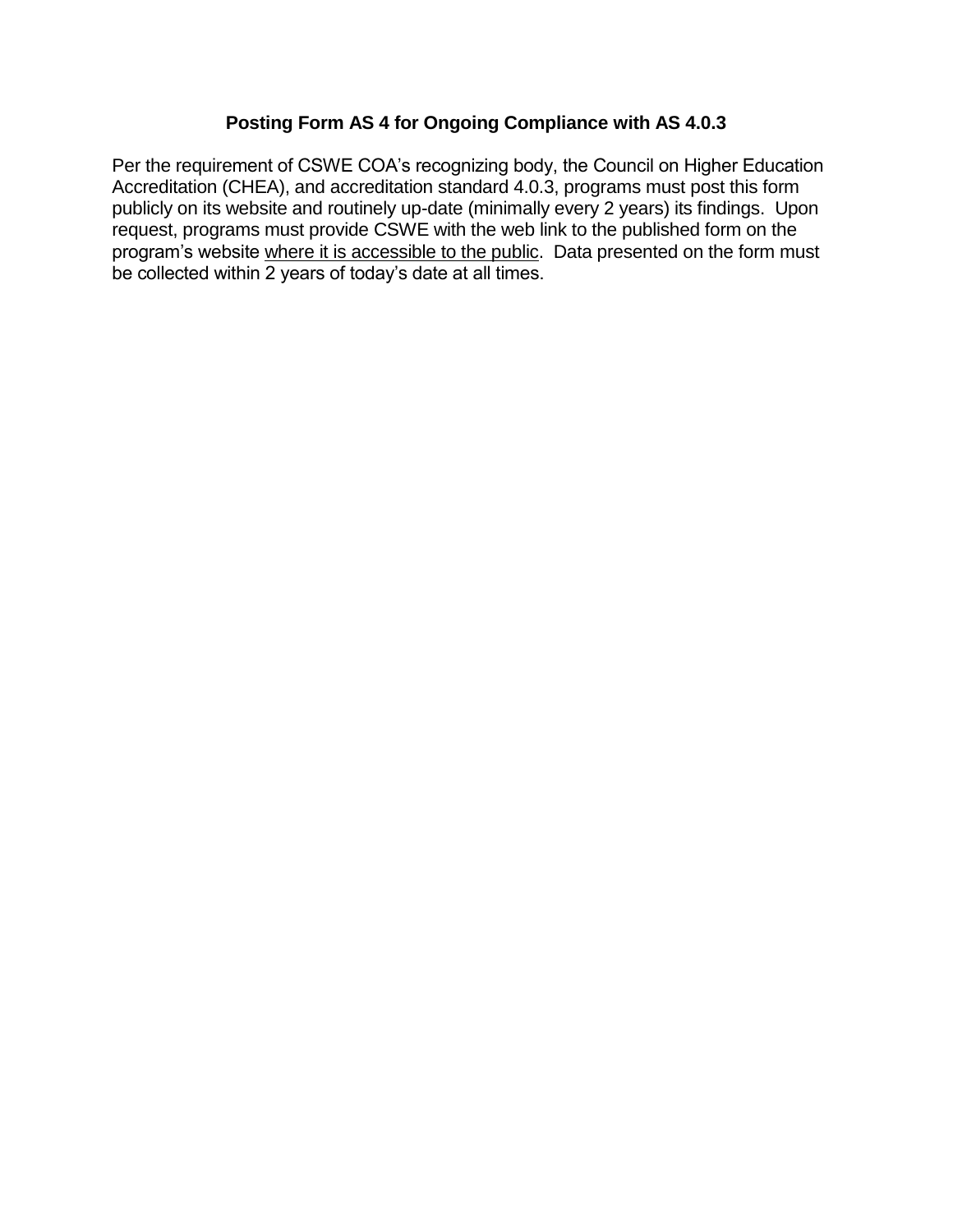## **Summary of the Program's Assessment Plan | Generalist Practice**

All students are assessed using a minimum of two measures on their mastery of the nine competencies that comprise the Educational Policy and Accreditation Standards of the Council on Social Work Education and any additional competencies programs may choose to add. Summarize the program's competency-based assessment plan. Programs may add/delete rows to accurately reflect the number measures included in the data presented.

| <b>Assessment Measure #1: (Field Instructor Evaluation)</b>      |                                    |  |  |  |
|------------------------------------------------------------------|------------------------------------|--|--|--|
| Dimension(s) assessed:                                           | Skills, Knowledge, Values,         |  |  |  |
|                                                                  | Cognitive-Affective                |  |  |  |
|                                                                  | Processes                          |  |  |  |
| When/where students are assessed:                                | <b>Fall 2019/Spring 2020</b>       |  |  |  |
|                                                                  | <b>Field Placement Agency</b>      |  |  |  |
| Who assessed student competence:                                 | <b>Field Instructors/ Director</b> |  |  |  |
|                                                                  | of Field Education                 |  |  |  |
| Outcome Measure Benchmark (minimum score indicative of           | 4.00/6.00 Rating Scale             |  |  |  |
| achievement) for Competencies 1-9:                               | 80 or higher on Agency-            |  |  |  |
|                                                                  | <b>Based Assignments</b>           |  |  |  |
| Competency Benchmark (percent of students the program expects to | 75%                                |  |  |  |
| have achieved the minimum scores, inclusive of all measures) for |                                    |  |  |  |
| Competencies 1-9:                                                |                                    |  |  |  |
| <b>Assessment Measure #2: (Course Assignments)</b>               |                                    |  |  |  |
| Dimension(s) assessed:                                           | Skills, Knowledge, Values,         |  |  |  |
|                                                                  | Cognitive-Affective                |  |  |  |
|                                                                  | Processes                          |  |  |  |
| When/where students are assessed:                                | Fall 2019/Spring 2020              |  |  |  |
|                                                                  | On-Campus                          |  |  |  |
| Who assessed student competence:                                 | <b>Social Work Faculty</b>         |  |  |  |
| Outcome Measure Benchmark (minimum score indicative of           | 80 or higher on course             |  |  |  |
| achievement) for Competencies 1-9:                               | assignments                        |  |  |  |
| Competency Benchmark (percent of students the program expects to | 75%                                |  |  |  |
| have achieved the minimum scores, inclusive of all measures) for |                                    |  |  |  |
| Competencies 1-9:                                                |                                    |  |  |  |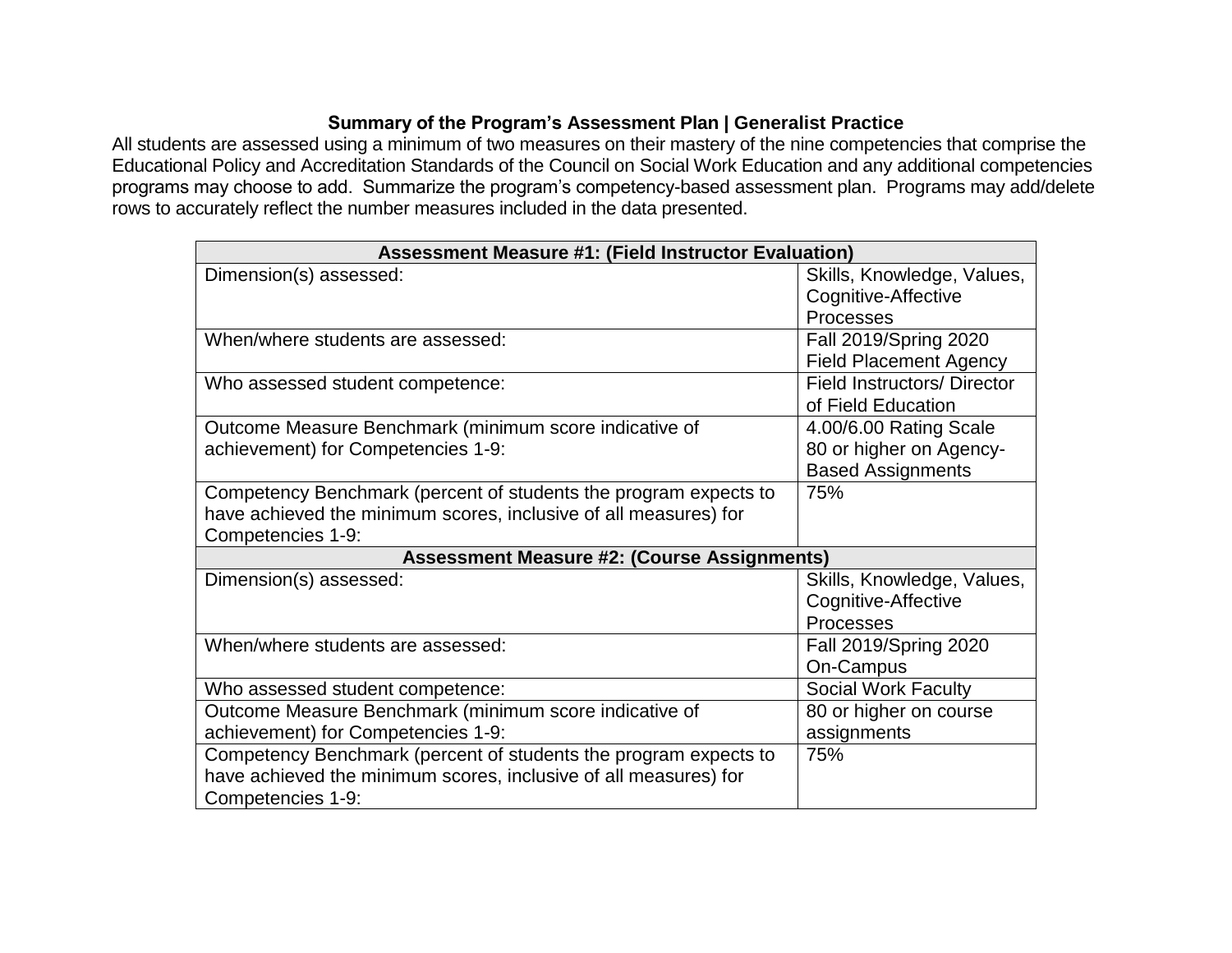## **Directions for completing Form AS 4**

Indicate the benchmark percentage for each competency. The competency benchmark is the percent of students the program expects to have achieved both/all outcome measure benchmarks. Programs calculate the percentage of students achieving each outcome measure benchmark, then calculate the percentage of students achieving each competency inclusive of two or more measures for each program option. Programs with multiple program options must present data for each program option, and in aggregate inclusive of all program options per competency. Programs may add/delete columns to accurately reflect the number of program options offered. *This is a required form.* The assessment data table may be altered to accurately reflect the number of program options offered and additional program-developed competencies program. However, beyond these formatting alternations, the program may not alter the content of this form.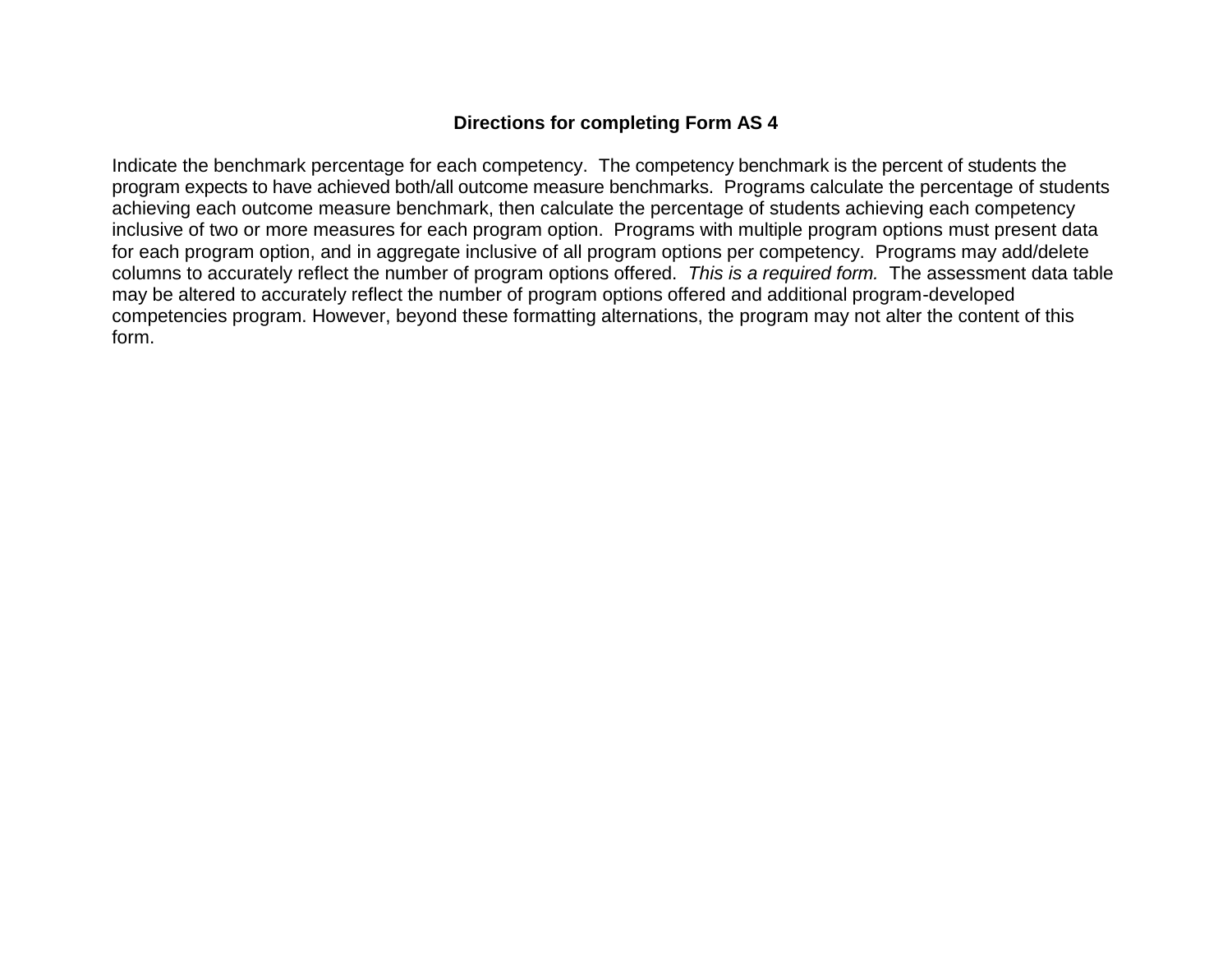# **Assessment Data Collected during the Academic Year (2019-2020)**

| <b>COMPETENCY</b>                        | <b>COMPETENCY</b><br><b>BENCHMARK (%)</b> | PERCENTAGE OF STUDENTS ACHIEVING BENCHMARK |                                                                                     |                                                                    |                                                                    |
|------------------------------------------|-------------------------------------------|--------------------------------------------|-------------------------------------------------------------------------------------|--------------------------------------------------------------------|--------------------------------------------------------------------|
|                                          |                                           | Aggregate<br>of All Program Options        | <b>Program Option #1</b><br>Face-to-Face, On-Campus<br><b>Classroom Instruction</b> | <b>Program Option #2</b><br>(identify location/delivery<br>method) | <b>Program Option #3</b><br>(identify location/delivery<br>method) |
|                                          |                                           | $n = (195)$                                | $n = (195)$                                                                         | $n = (Number of$<br>students)                                      | $n = (Number of$<br>students)                                      |
| <b>Competency 1: 75% of students</b>     |                                           | 84%                                        | $(M1) 88% + (M2) 81%$                                                               |                                                                    |                                                                    |
| <b>Demonstrate</b>                       | will demonstrate                          |                                            | 169/2=84%                                                                           |                                                                    |                                                                    |
| <b>Ethical and</b>                       | competence                                |                                            |                                                                                     |                                                                    |                                                                    |
| <b>Professional</b>                      | inclusive of 2 or                         |                                            |                                                                                     |                                                                    |                                                                    |
| <b>Behavior</b>                          | more measures                             |                                            |                                                                                     |                                                                    |                                                                    |
|                                          | <b>Competency 2: 75% of students</b>      | 69%                                        | $(M1)$ 86% + (M2) 52%/2                                                             |                                                                    |                                                                    |
| <b>Engage Diversity will demonstrate</b> |                                           |                                            | 138/2=69%                                                                           |                                                                    |                                                                    |
| and Difference incompetence              |                                           |                                            |                                                                                     |                                                                    |                                                                    |
| <b>Practice</b>                          | inclusive of 2 or                         |                                            |                                                                                     |                                                                    |                                                                    |
|                                          | more measures                             |                                            |                                                                                     |                                                                    |                                                                    |
|                                          |                                           |                                            |                                                                                     |                                                                    |                                                                    |
| Competency 3:                            | 75% of students                           | 85%                                        | (M1) 87%+ (M2) 83%/2                                                                |                                                                    |                                                                    |
| <b>Advance Human</b> will demonstrate    |                                           |                                            | 170/2=85%                                                                           |                                                                    |                                                                    |
| <b>Rights and</b>                        | competence                                |                                            |                                                                                     |                                                                    |                                                                    |
| Social,                                  | inclusive of 2 or                         |                                            |                                                                                     |                                                                    |                                                                    |
| <b>Economic, and more measures</b>       |                                           |                                            |                                                                                     |                                                                    |                                                                    |
| <b>Environmental</b>                     |                                           |                                            |                                                                                     |                                                                    |                                                                    |
| <b>Justice</b>                           |                                           |                                            |                                                                                     |                                                                    |                                                                    |
|                                          |                                           |                                            |                                                                                     |                                                                    |                                                                    |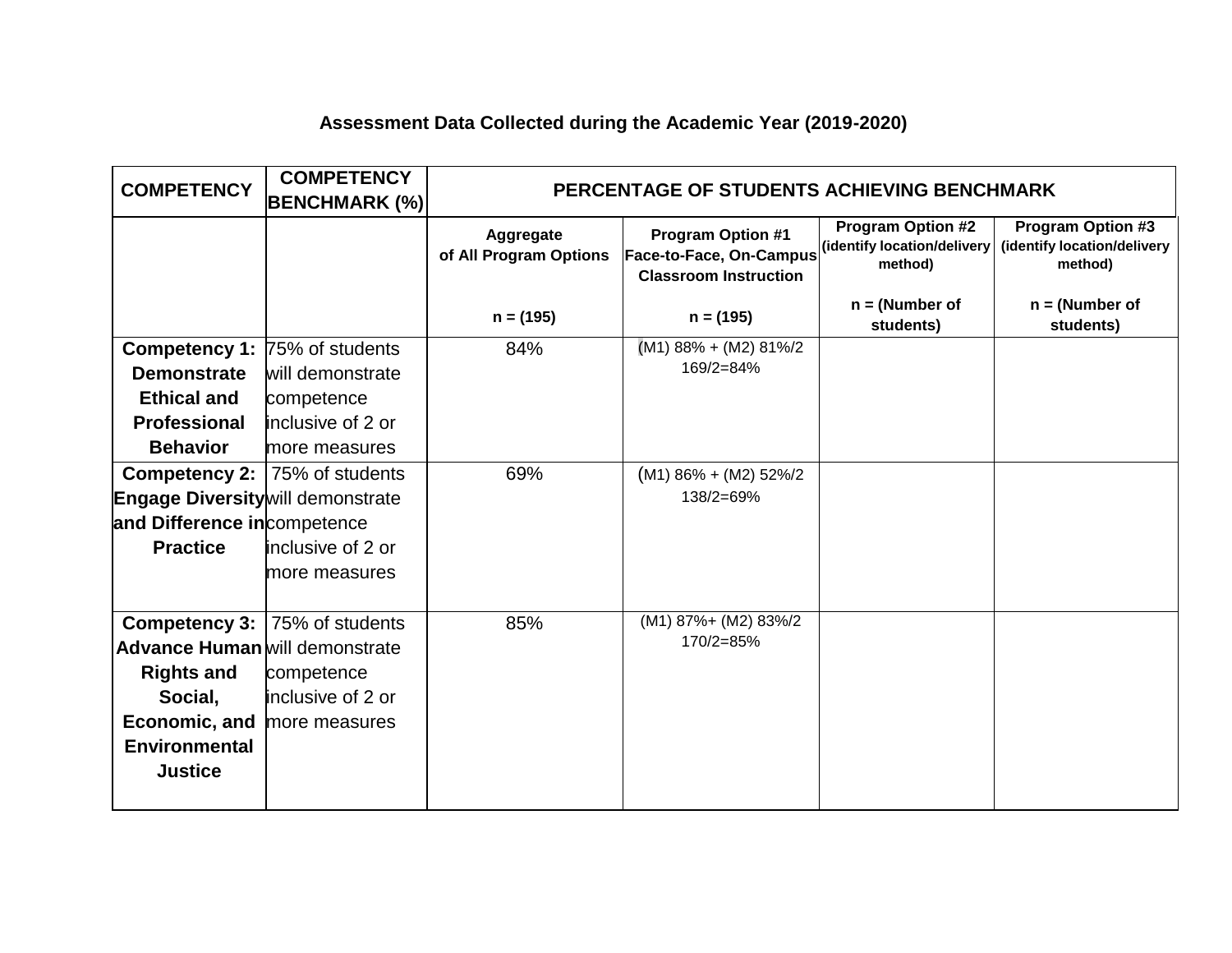| Competency 4:  <br><b>Engage in</b><br><b>Practice-</b><br>informed<br><b>Research and</b> | 75% of students<br>will demonstrate<br>competence<br>inclusive of 2 or<br>more measures | 67% | $(M1) 75% + (M2) 60\%/2$<br>135/2=67% |  |
|--------------------------------------------------------------------------------------------|-----------------------------------------------------------------------------------------|-----|---------------------------------------|--|
| Research-                                                                                  |                                                                                         |     |                                       |  |
| informed                                                                                   |                                                                                         |     |                                       |  |
| <b>Practice</b>                                                                            |                                                                                         |     |                                       |  |
|                                                                                            | <b>Competency 5: 75% of students</b>                                                    | 89% | $(M1)$ 91% + $(M2)$ 88%/2             |  |
| Engage in Policy will demonstrate                                                          |                                                                                         |     | 179/2=89%                             |  |
| <b>Practice</b>                                                                            | competence                                                                              |     |                                       |  |
|                                                                                            | inclusive of 2 or                                                                       |     |                                       |  |
|                                                                                            | more measures                                                                           |     |                                       |  |
| Competency 6:                                                                              | 75% of students                                                                         | 87% | $(M1)$ 85% + $(M2)$ 90%/2             |  |
| <b>Engage with</b>                                                                         | will demonstrate                                                                        |     | 175/2=87%                             |  |
| Individuals,                                                                               | competence                                                                              |     |                                       |  |
| Families,                                                                                  | inclusive of 2 or                                                                       |     |                                       |  |
| Groups,                                                                                    | more measures                                                                           |     |                                       |  |
| Organizations,                                                                             |                                                                                         |     |                                       |  |
| and                                                                                        |                                                                                         |     |                                       |  |
| <b>Communities</b>                                                                         |                                                                                         |     |                                       |  |
| <b>Competency 7:</b>                                                                       | 75% of students                                                                         | 79% | $(M1) 77\% + (M2) 82\%/2$             |  |
| <b>Assess</b>                                                                              | will demonstrate                                                                        |     | 159/2=79%                             |  |
| Individuals,                                                                               | competence                                                                              |     |                                       |  |
| Families,                                                                                  | inclusive of 2 or                                                                       |     |                                       |  |
| Groups,                                                                                    | more measures                                                                           |     |                                       |  |
| Organizations,                                                                             |                                                                                         |     |                                       |  |
| and                                                                                        |                                                                                         |     |                                       |  |
| <b>Communities</b>                                                                         |                                                                                         |     |                                       |  |